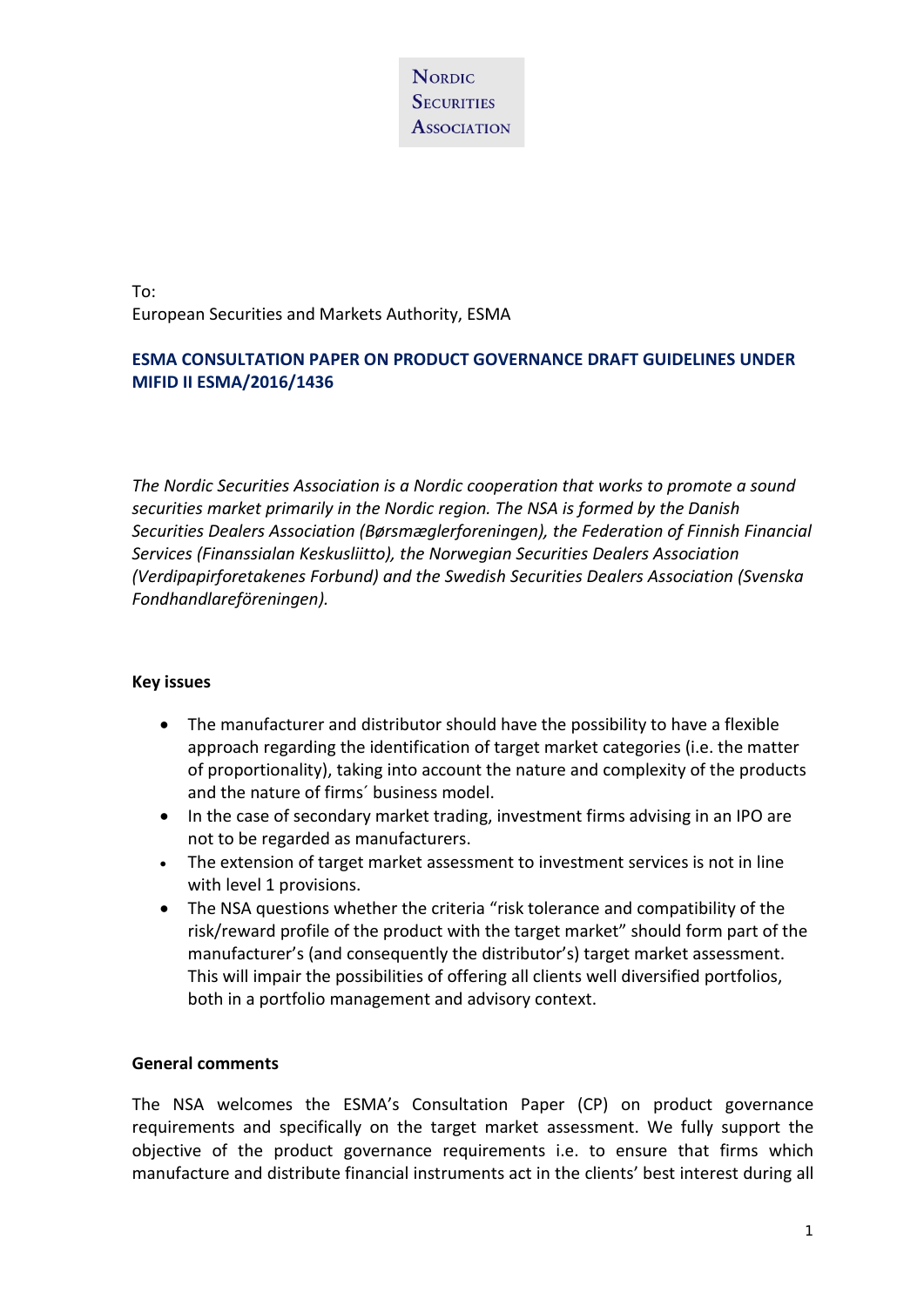

stages of the life cycle of the instrument. We also agree with ESMA that Guidelines on target market is important in order to ensure "the common, uniform and consistent application" of the MIFID II product governance requirements.

The NSA is generally supportive of ESMA's proposals and consider them to be well– balanced in many aspects. In particular we welcome that ESMA emphasises the need for proportionality and flexibility, taking into account the nature and complexity of the financial instruments as well as the firm's different business models/distribution channels. In fact, the NSA believes that well calibrated and proportionate rules are essential for the proper functioning of the product governance rules in MiFID II as well as in order to avoid unintended negative consequences e.g. for the open architecture or cross border business in EU.

However, in our opinion, a number of changes needs to be made throughout the draft Guidelines to clarify how the principle of proportionality can be taken into account at different stages of the process such as the identification of the target market by the manufacturer and distributor as well as the in their subsequent review. In order to ensure a uniform and consistent application of the rules, it would also be helpful to have more examples in Annex 4, for instance covering non-complex products (UCITS or listed shares) as well as the "negative target market". It would be particularly useful to have examples that cover all the stages of the product governance process, e.g. from the identification of the target market by the manufacturer to the review/reporting by the distributor and the possible amendment of the target market by the manufacturer. The manufacturer and distributor need to be able to provide a bulk target market assessment for non-complex products (such as UCITS or listed shares).

Furthermore, the NSA would like to raise two issues relating to the scope of the product governance requirements which we believe to be of particular importance that ESMA should clarify in the Guidelines.

The first issue relates to the application of product governance rules to investment services. We note that the rules on product governance in MiFID II apply to financial instruments and structures deposits. However, on level 2 (Article 10.1 MiFID II delegated directive) and also in the draft Guidelines, it appears as if the obligations for distributors have been extended to investment services i.e. not only products (paragraph 10 page 5 of the CP). The NSA questions if this interpretation is in line with the level 1 text. In our opinion, the reference to "services" in the delegated directive should only be understood as a reference to the obligation of the distributor to take into account which investment services it should provide as a part of its distribution strategy. It should not create a separate obligation for the distributor to assign target markets for its investment services per se, as paragraph 10 page 5 of the CP seems to suggest. Investment services such as investment advice or underwriting of financial instruments are to be left out of the target market assessment. Moreover, in NSA's opinion, the considerations when identifying a target market based on the proposed six categories would be quite different for investment services compared to investment products. In conclusion, we find that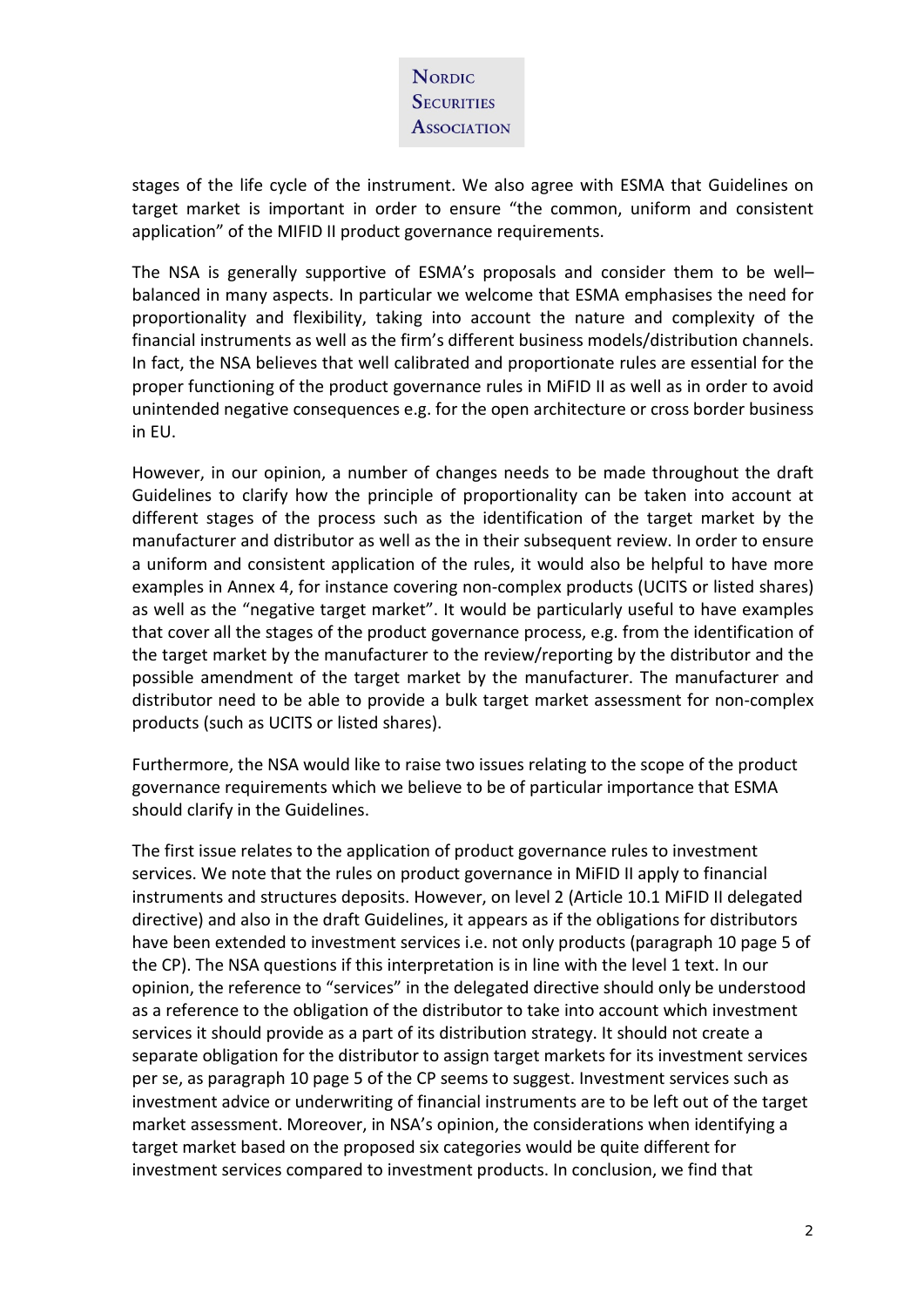investment services should not be in the scope of identifying target market. In case ESMA would however take the view that a distributor should also identify a target market for its investment services, it would be important to include clear examples in the Guidelines. To avoid legal uncertainty, the term "services" should also be replaced by "investment services" throughout the document.

The second issue relates to the application of the rules to secondary market transactions. The NSA notes that the term "manufacturer" under MiFID II includes "when advising corporate issuers on the launch of new financial instruments" (recital 15 of MiFID II delegated directive). Thus, to our understanding, investment firms providing services in relation to a primary market transaction (such as an IPO) could be considered manufacturers under MiFID II. However, what will apply for subsequent trading of the shares on the secondary market e.g. on a stock exchange? We note that ESMA in its technical advice also seemed to take the view that only the rules for distributors are applicable to trading on the secondary market (page 51 paragraph 4). In our opinion, it would not be reasonable if the investment firms (often there are several) involved in an IPO would be considered as manufacturers also in secondary market trading. Such interpretation would give rise to many difficult questions such as for how long those obligations will apply following an issue and how the distributors will even know who is manufacturer in respect of specific shares? In our opinion, the only workable solution for secondary market trading would be to consider the corporate issuer as the non-MiFID manufacturer. In practice, this would in many cases mean that it is the distributor that is required to assign a target market based on the public information included in a prospectus or other publicly available information alternatively enter into an agreement with the corporate issuer (article 10.2 third paragraph MiFID II delegated directive). This is a question of great practical importance and ESMA should ensure a common approach in all Member States.

As a final general comment, we propose that ESMA makes a thorough review of the terminology used in the draft Guidelines. As mentioned above, sometimes the term "services" is used and sometimes the term "investment services". In addition several new concepts are introduced without a definition which causes uncertainty as to their meaning (such as "sophisticated clients", "simple products", "common products", "actual target market", "potential target market", "innovative products" etc.). We call for the use of definitions already in use in financial services regulation. We also note that sometimes ESMA uses synonyms for what appear to be the same activity such as "target market identification", "target market definition" and "target market assessment" (although the latter term also seems to refer to the determination whether sales are within the identified target market?) The NSA firmly believes that a simple and coherent terminology in the Guidelines will add value for both firms and competent authorities and thus increase the level of convergence in EU.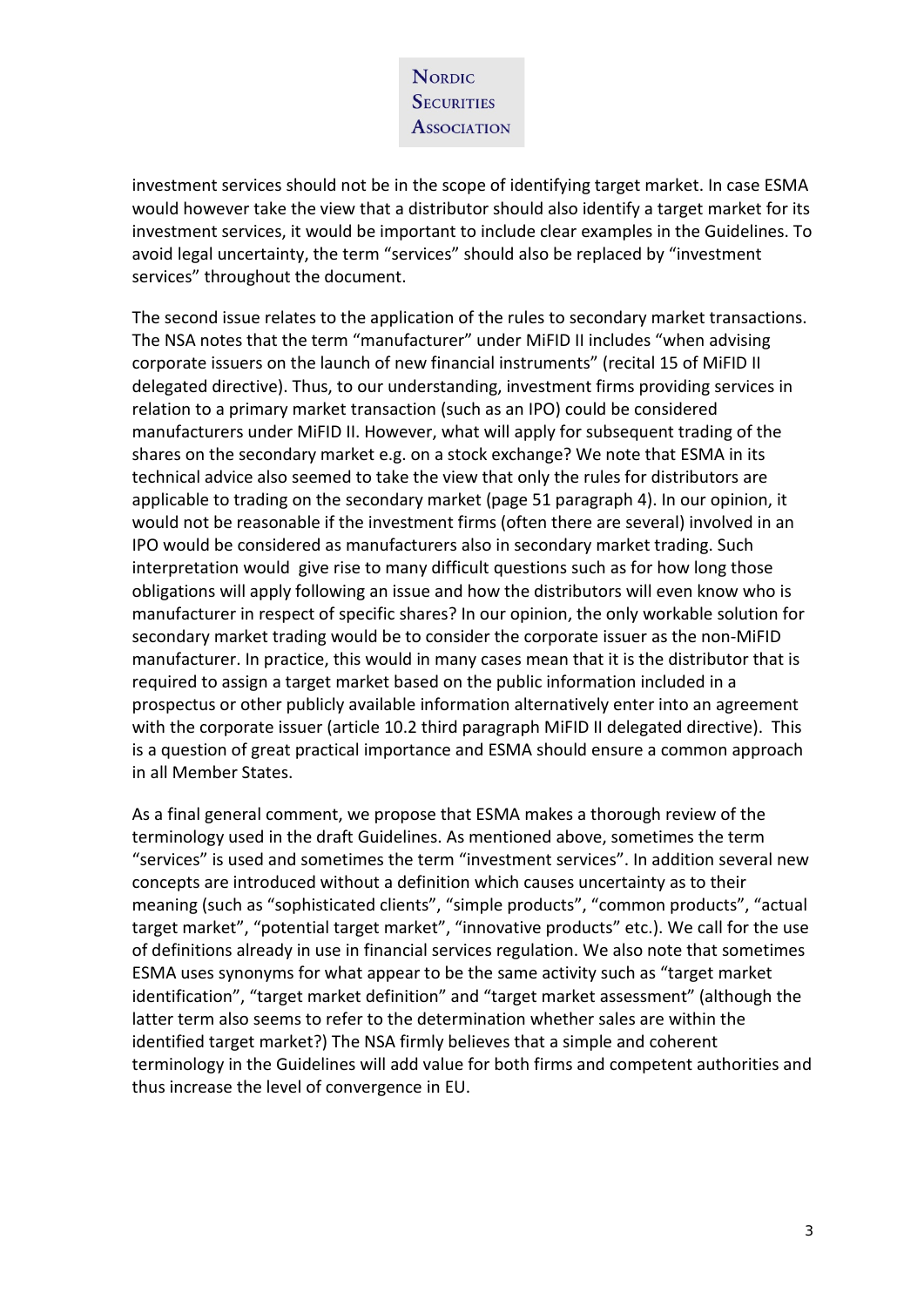Please find our replies to the questions below. We have in some cases included comments on the Guidelines even without a specific question from ESMA, in which case we have added references to relevant headlines and/or paragraphs in the document.

## **Questions**

## **Q1: Do you agree on the list of categories that manufactures should use as a basis for defining the target market for their products? If not, please explain what changes should be made to the list and why.**

The target market criteria will be used in the information exchange between a vast number of manufacturers and distributors across Europe. It is important that firms are able to work with information points which are measurable and standardised. The NSA therefore generally welcomes the idea of a minimum list of defined categories which the manufacturer should apply when identifying the target market for a new product (or product type).

We also appreciate that ESMA recognises the need for a flexible approach as the manufacturer does not necessarily have direct contact with clients and therefore only can do an abstract target market identification (paragraph 12, page 6 of the CP). Thus, although a manufacturer in its internal product governance process will need to go through all six categories (i.e. the categories are cumulative), the principle of proportionality allows it to take into account the nature of the financial instrument and have a more high level approach for products which are non-complex (e.g. UCITS or listed shares) or for types of products which share the same characteristics (e.g. structured products with capital protection). See also reply to Q 2.

As regards the six target market categories, NSA has the following views and proposals:

## Type of clients to whom the product is targeted

The rules on client categorisation in MiFID II clearly defines retail clients, professional clients and eligible counterparties. We therefore believe that ESMA should refrain from opening the door for additional types of clients in the draft Guidelines. Descriptions such as "sophisticated client" could have different meaning in different Member States and could make investors comparisons of products as well as cross border distribution more difficult.

### Knowledge and Experience

There are clients which have no previous experience or knowledge of the financial markets at all. Since it must be possible for a client to "start" investing at a certain point in time, it should be possible to include in the target market that a product is compatible for clients with no previous experience and knowledge at all (e.g. for the most simple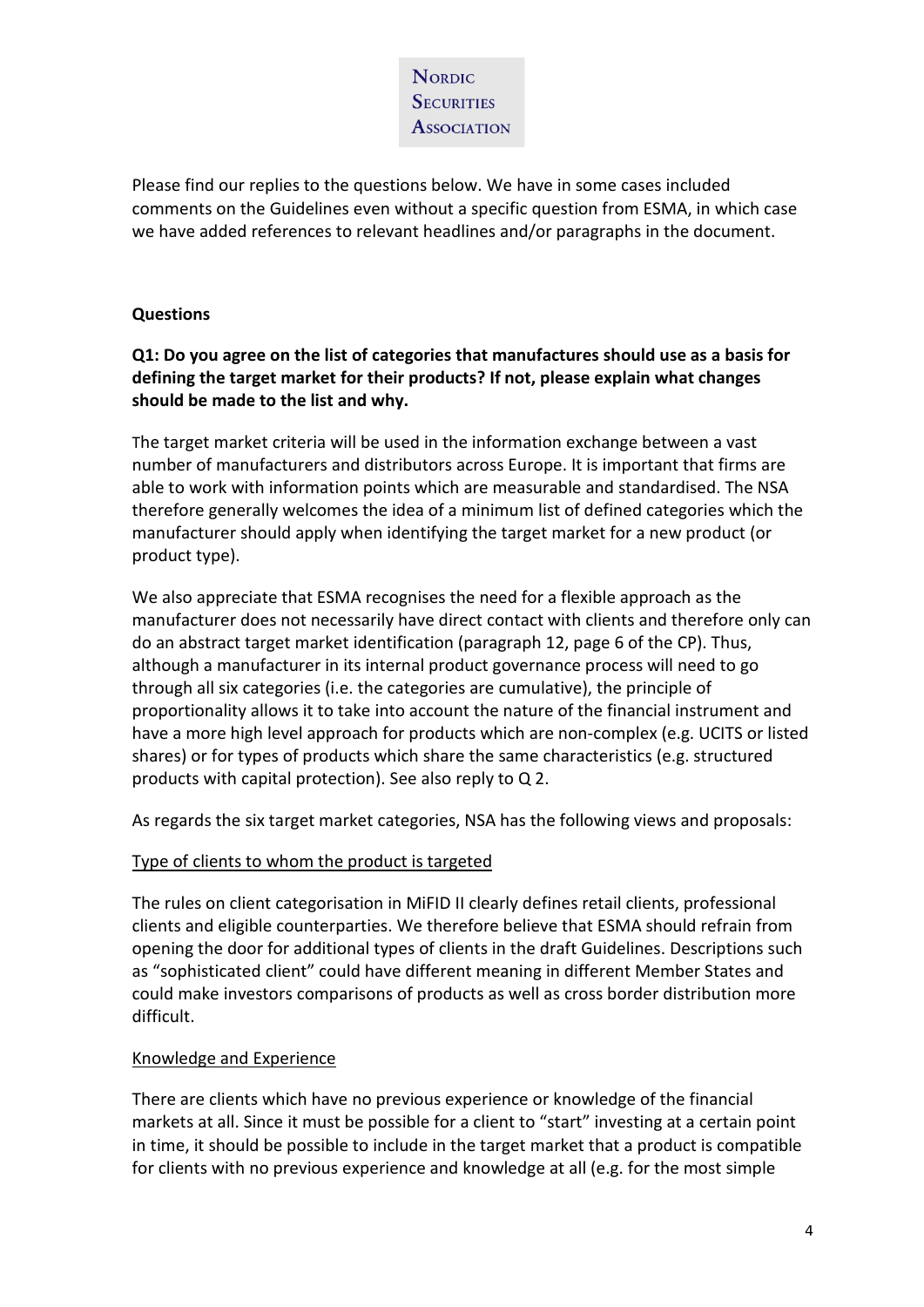mass products such as some types of UCITS). Similar clarification is also warranted for first time investors in more complex products.

### Financial situation with a focus on the ability to bear losses

As regards the category "ability to bear loss" the NSA believes that it would be helpful if ESMA could introduce a fixed set of information points along the following:

- a. The investor seeking to preserve capital or can bear losses to a level specified by the product structure
- b. The investor can bear losses up to the invested amount
- c. The investor can bear losses beyond the investment amount

### Risk tolerance and compatibility of risk/reward profile

The NSA questions whether the criteria "risk tolerance and compatibility of the risk/reward profile of the product with the target market" should form part of the manufacturer's (and consequently the distributor's) target market assessment.

First, a client with a low risk appetite may very well seek to invest a small portion of its investment in high risk products where the portfolio as such still would have a low risk profile. Second, a financial instrument that objectively is deemed to be a high risk product could be used for hedging purposes to lift off risk in a portfolio or other types of risks in the investors personal life or business operations (typically interest rate and currency derivatives). Third, a high risk financial instrument may be regarded as a low risk instrument due to the investment strategy or diversity of the portfolio (e.g. off-setting derivatives or counterbalancing markets, individual products, or product types, etc.). Forth, a financial instrument deemed to be a high risk instrument on the face of it but acquired as a long time investment could be a low risk investment in a portfolio with a long time horizon. In all of these examples the client would be outside the target market but the investment as such (although being marked as a high risk product) would fit a low risk purpose.

Obviously, the proposed risk parameter and the risk/reward factor of the target market do not say anything of whether the financial instrument is suitable or appropriate for a specific client. Consequently, any risk and risk/reward parameter inclusion in the target market assessment may result in large client groups being barred from buying a vast number of financial instruments that both are common today and regularly trade by large non-professionals groups and are being deemed appropriate/suitable for the clients, since the distributor shall ensure that a financial instrument is distributed within the target market. If the intention of the legislator was to actually ban clients from buying products outside their deemed risk appetite the directive would have explicitly stated that and such an imposed limitation to an individual's or legal person's *legal capacity* to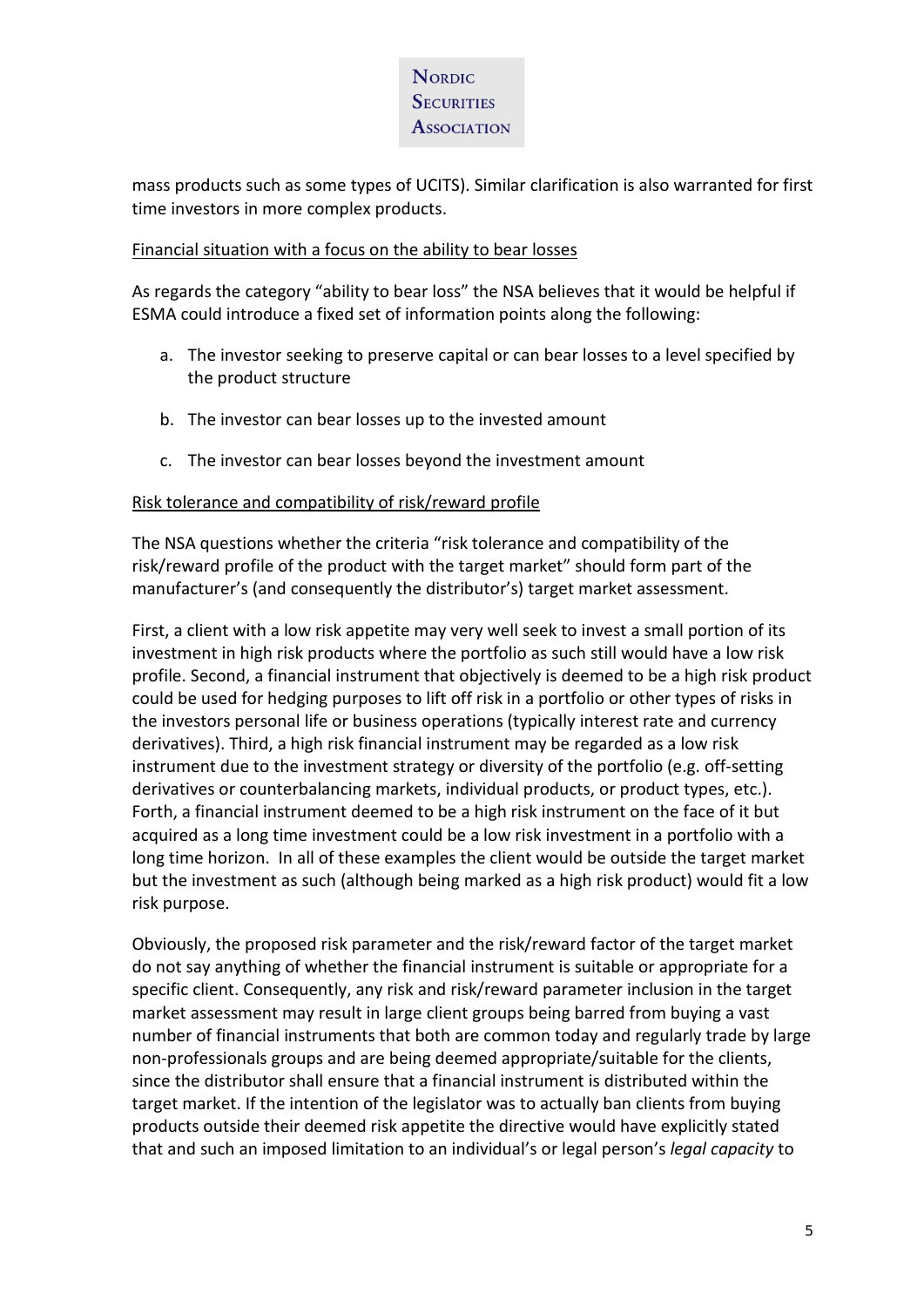

trade would also have been subject to both democratic debate and proper legal discussion among the EU institutions.

In our opinion, the risk profile of a specific product better serve client protection purposes as an obligation on the distributor to convey to the client the specific risk and risk/reward profile of the product. A manufacturer's responsibility should be limited to produce such information on the specific financial instrument as specified in the existing EU legal acts, such as the directives and regulations related to prospectuses and collective investments respectively. The distributor is already under MIFID I (and will continue to be under MIFID II) required to provide the client with information on risks and appropriate warnings thereof. The client protection is well taken care of by the information obligations under MIFID II and the required suitability assessment/appropriateness test.

In regards to ensuring the possibility for advisers to provide solid and value adding portfolio advice it is necessary to bear in mind that risk assessed for a product considered separately is different to considering the overall risk of a portfolio based on an individual investors risk profile.

The risk of an investment product can for product manufacturers and distributors only be assessed specifically and not in the context of all theoretical portfolios constructed by an adviser – hence the manufacturer and distributor should assess the risk of the product but this should not limit the adviser's possibility to provide the client with a portfolio that matches the client's risk appetite/profile.

An example of a situation where an investor has a simple portfolio consisting merely of simple equity shares and simple covered bonds and sovereign bonds may help to illustrate the risk appetite/profile issue. Normally simple equity shares are considered high risk. If assuming shares are high risk products, a client with a medium risk profile could only be advised to hold a portfolio of covered and sovereign bonds. This entails three issues:

- Firstly, there is a risk that the client can only be advised to hold a portfolio with a too low risk profile (bearing in mind that taking too little risk compared to your risk appetite is also according to general economic theory resulting in a loss).
- Secondly, a portfolio that consists only of covered bonds and sovereign bonds is likely to have a different kind of risk/reward profile than a portfolio which invests only in shares. A client investing only in shares would have a portfolio with the same or lower overall risk due to diversification but would have a better expected return than the client investing only in bonds. Substituting a financial instrument with another financial instrument, which can be viewed as riskier, can form a portfolio of a reduced risk due to differences in correlation.
- Thirdly, if a client insists on having shares in their portfolio, an approach where advice can only in rare circumstances include financial instruments which individually viewed have a risk profile larger than the client's, could easily result in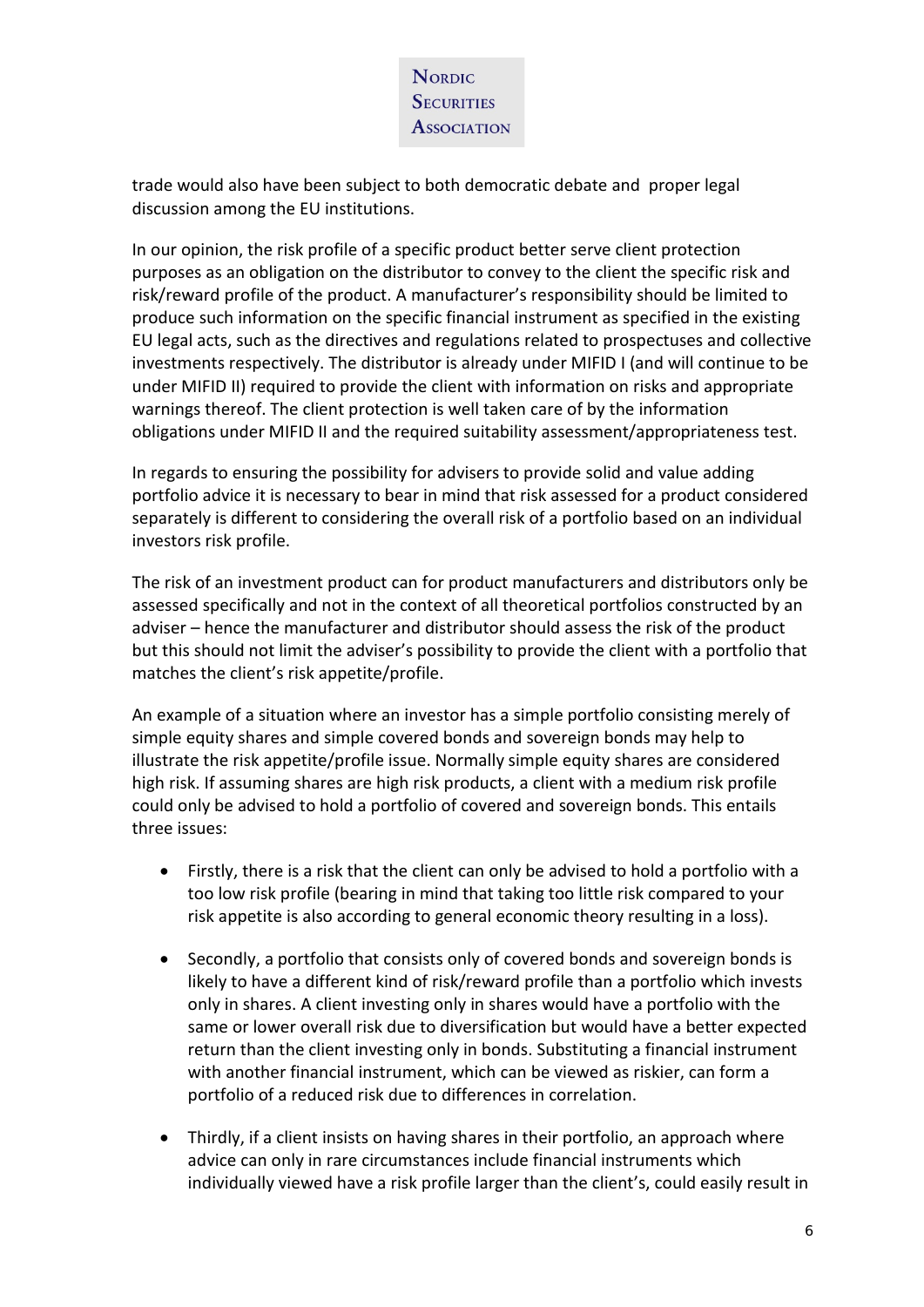

clients increasing their risk profile to be able to receive advice on shares. The result of this is that the intended investor protection pushes clients to become more risky – that would not be beneficial neither for clients nor for advisers.

Regarding the portfolio risk approach, the adviser has a responsibility to assess the client's experience and knowledge. Therefore the adviser does not add more complex products to the portfolio but instead only keeps products which the client has the experience and knowledge to understand and handle.

There is also a crucial difference between PRIIPs and the proposed guideline. In PRIIPs the risk parameter and risk/reward factor are not part of the intended target market and are only part of the KID document as a prominent piece of information to the investor and as such attached to the product itself. In the draft guideline on the other hand the risk parameter is attached to the target market and therefore related to the specifics of the investor. For reasons explained above the "PRIIPs information only- approach" makes sense from an investor protection perspective whereas the inclusion of the risk parameter and the risk reward factor in the MIFID II target market does not.

#### Clients' Objectives and Clients' Needs

The categories "client objectives" and "client needs" should be merged into one as these points of information are closely connected. For instance, a product that is a "green investment" could typically be targeted for investors with an ESG-profile but this does not exclude that the product could also be compatible for a client without this specific need. Also, these categories could benefit from further standardisation based on the usage of a product, a fixed set of return profiles, access and time horizon. As objectives such as e.g. tax-issues and ethics could vary across markets, the objectives should be highly generic and should leave room for the distributor to perform the detailed assessment based on local practice.

### **Q2: Do you agree with the approach proposed in paragraphs 18-20 of the draft guidelines on how to take the products' nature into account? If not, please explain what changes should be made and why.**

The NSA generally agrees with the points made in paragraphs 18-20 of the draft Guidelines. In particular we welcome clarifications regarding bespoke or tailor-made products (paragraph 20). However, we see no reason to distinguish between "innovative" products and other products for the purposes of the target market identification (paragraph 18), in particular as no definition is proposed and it is therefore unclear which types of products are intended to be covered.

As mentioned in General Comments and in our reply to Q1, we generally welcome ESMA's statements regarding the need for a flexible approach as many manufacturers do not have direct contact with clients and therefore only can do an abstract target market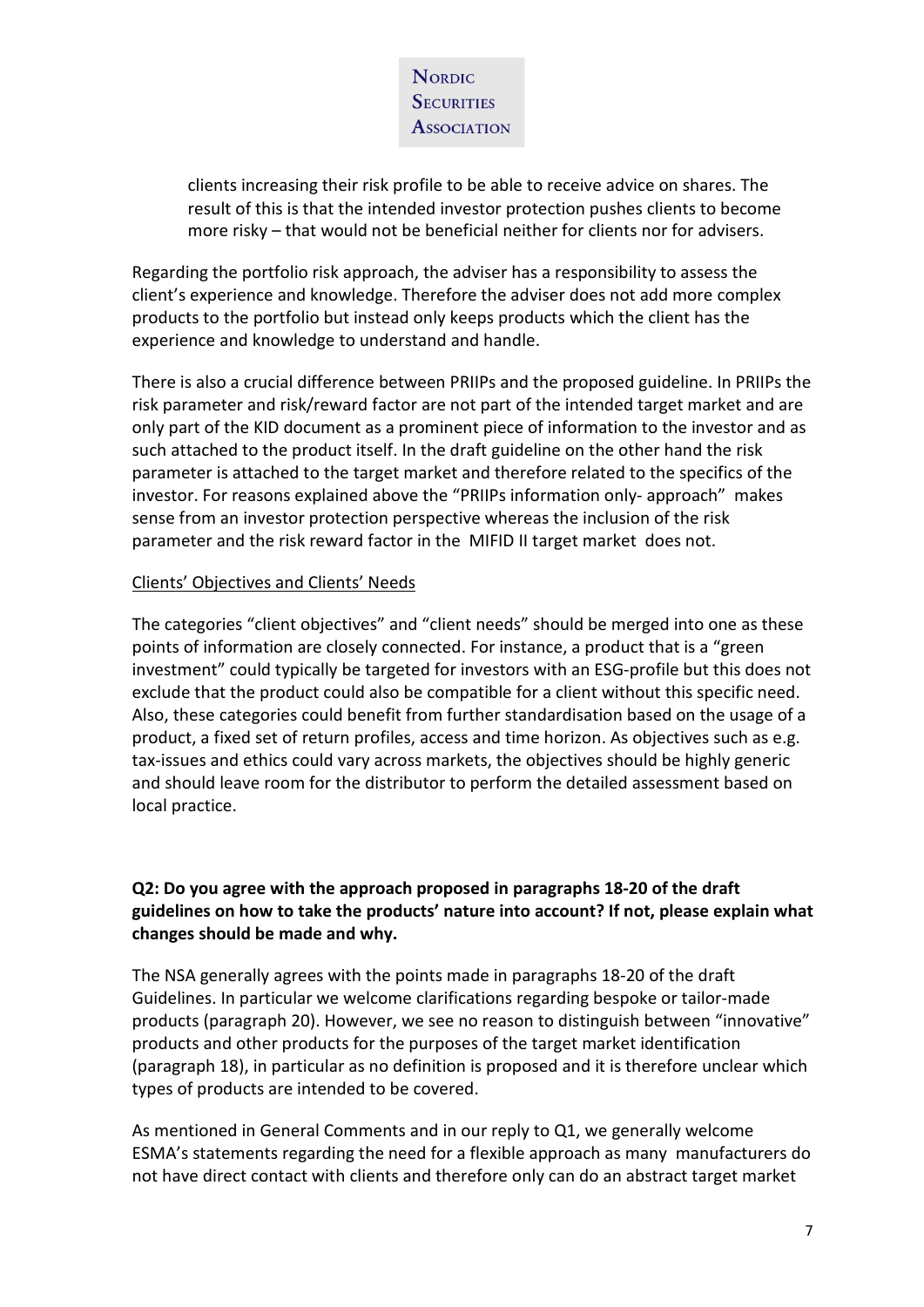

identification (paragraph 12 page 6 of the CP). Thus, although a manufacturer in its internal product governance process will need to go through all six categories (i.e. the categories are cumulative), the principle of proportionality allows it to take into account the nature of the financial instrument and e.g. have a more high level approach for products which are non-complex (UCITS or listed shares).

We support the two examples provided in paragraph 18 of the CP (page 7). According to the examples it would be possible to identify the target market categories on the basis of a common approach for all financial instruments of one type if such products are sufficiently comparable e.g. due to a regulated market. However, a similar approach for products of the same type should also be applied for more complex but "common" products of a certain type which share the same characteristics or features e.g. warrants or structured products with capital protection.

In order to ensure a similar application throughout the EU, we propose that ESMA includes some examples of identification of target market for non-complex products in Annex 4 such as UCITS and listed shares.

## Articulation between the distribution strategy of the manufacturer and its definition of target market

The NSA does not agree with the approach that the manufacturer should provide or to go into details about the "preferred acquisition channel" (paragraph 22 page 24 of the draft Guidelines). This would create a grey area in terms of the division of responsibilities between manufacturers and distributors. Even though the draft Guidelines is worded in the sense that the manufacturer should specify the "preferred" acquisition channel, the manufacturer would in practice almost dictate the channel as ESMA in paragraph 38 on page 12 of the CP states that the distributor should generally only deviate from the manufacturer's distribution strategy in a manner which increases the client's protection.

In this connection, the NSA would like to recall that according to MiFID II, Member States shall allow firms to provide execution only services if certain conditions are fulfilled (article 25.4 MiFID II). Level 3 Guidelines should not be able to narrow down the scope of the level 1 by requiring that the manufacturer decides when execution only services are allowed. It must be the distributor that decides on the appropriate distribution strategy, taking into account the nature of the product and its client base.

### **Q3: Do you agree with the proposed method for the identification of the target market by the distributor?**

Timing and relationship of target market identification by the distributor with other product governance procedures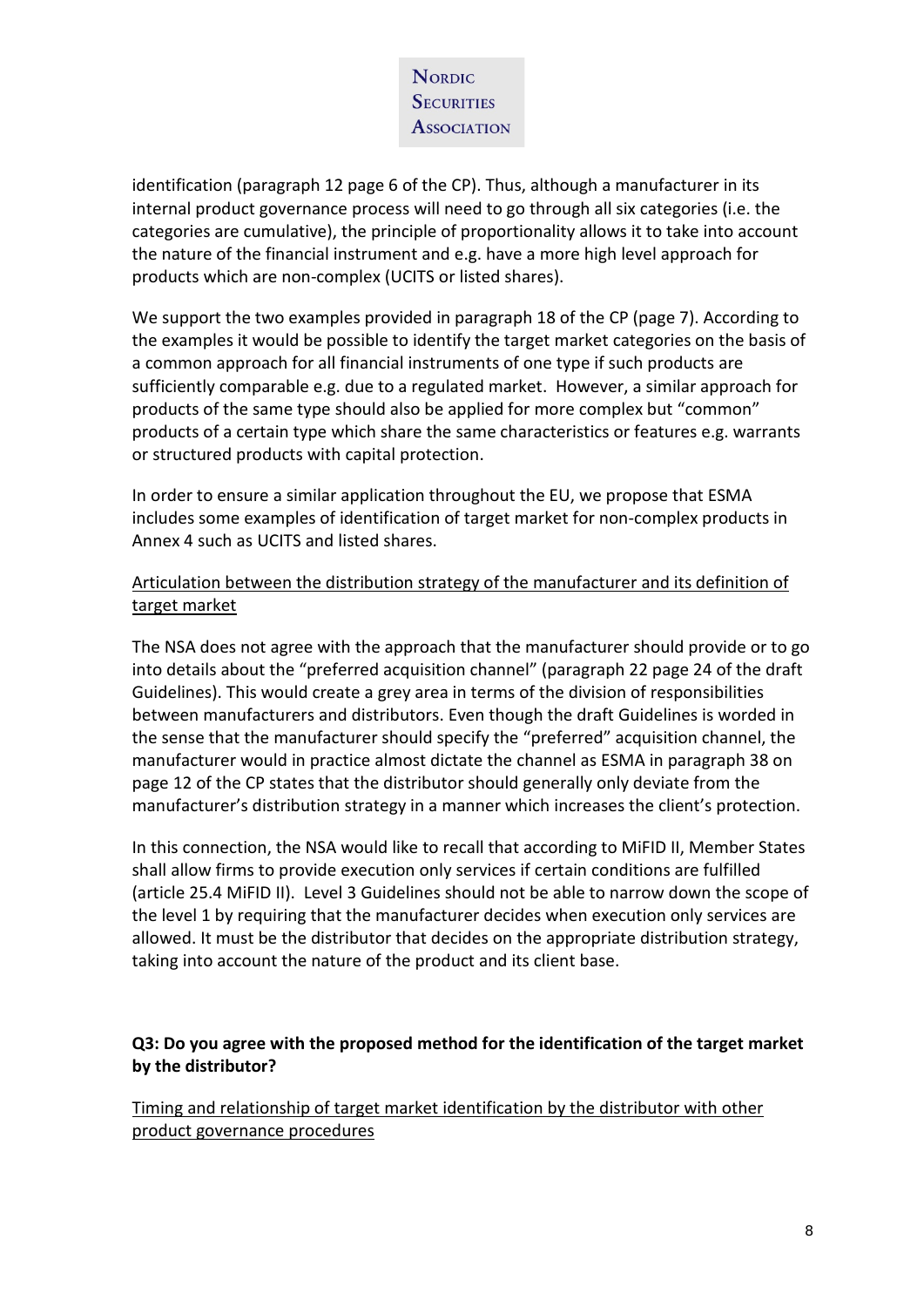The NSA agrees that the distributors' identification of the target market normally takes place at an early stage when deciding on the range of products to be distributed to which type of client and through which investment services (note that for bespoke products which are tailored for specific client's needs, the timing could of course be different). We also agree that the general aim of this identification of target market and determination of distribution strategy is to ensure that the product ends up with clients for whose needs, characteristics and objectives the product was targeted. However, as mentioned in our reply to Q 4, the portfolio of the client and other individual circumstances may allow the firm to deviate from the target market. In order to avoid uncertainty, a reference to paragraph 61 of the draft Guidelines could be inserted in paragraph 24 (page 25).

As regards the scope of distributors' obligations to identify a target market, the NSA notes that the rules on product governance in MiFID II apply to financial instruments and structured deposits. In our opinion, the reference to "services" in article 10 of the delegated directive should be understood as a reference to the obligation of the distributor to assess which investment services it should provide as a part of its distribution strategy. It should not be considered as a separate obligation for the distributor to assign target markets for its investment services (as paragraph 10 on page 5 of the CP seems to suggest), taking into account that no such obligation follow from level 1 (see also Q 8).

Finally, we take the view that paragraphs 23-27 of the draft Guidelines could be drafted in a shorter and more concise manner as regards the connection between the investment services provided by the distributor and the target market, in particular taking into account that this interaction is also developed in paragraphs 37-43 and 44-46 of the draft Guidelines.

### Relationship between the product governance requirements and the assessment of suitability and appropriateness

The NSA notes that according to MiFID II, the requirements on product governance shall apply without prejudice to the MiFID II regulation on assessment of suitability and appropriateness (MiFID II article 25). Therefore, the rules in MiFID II according to which Member States shall allow investment firms to provide certain services to their clients without performing a suitability or appropriateness test (execution only) with "noncomplex" products such as shares admitted to trading on a regulated market cannot be narrowed down by level 3, i.e. by making the distributor bound by a distribution strategy decided by the manufacturer, see above. Therefore, the distributor can continue to perform execution-only services with "non-complex" products without having to regard a distribution strategy set by the manufacturer.

#### Identification of the target market by the distributor: categories to be considered

The NSA agrees to the approach that in the target market identification, the distributor could generally use the same categories as manufacturers. As for manufacturers, the list of categories is cumulative but the contents flexible, i.e. the level of detail will, according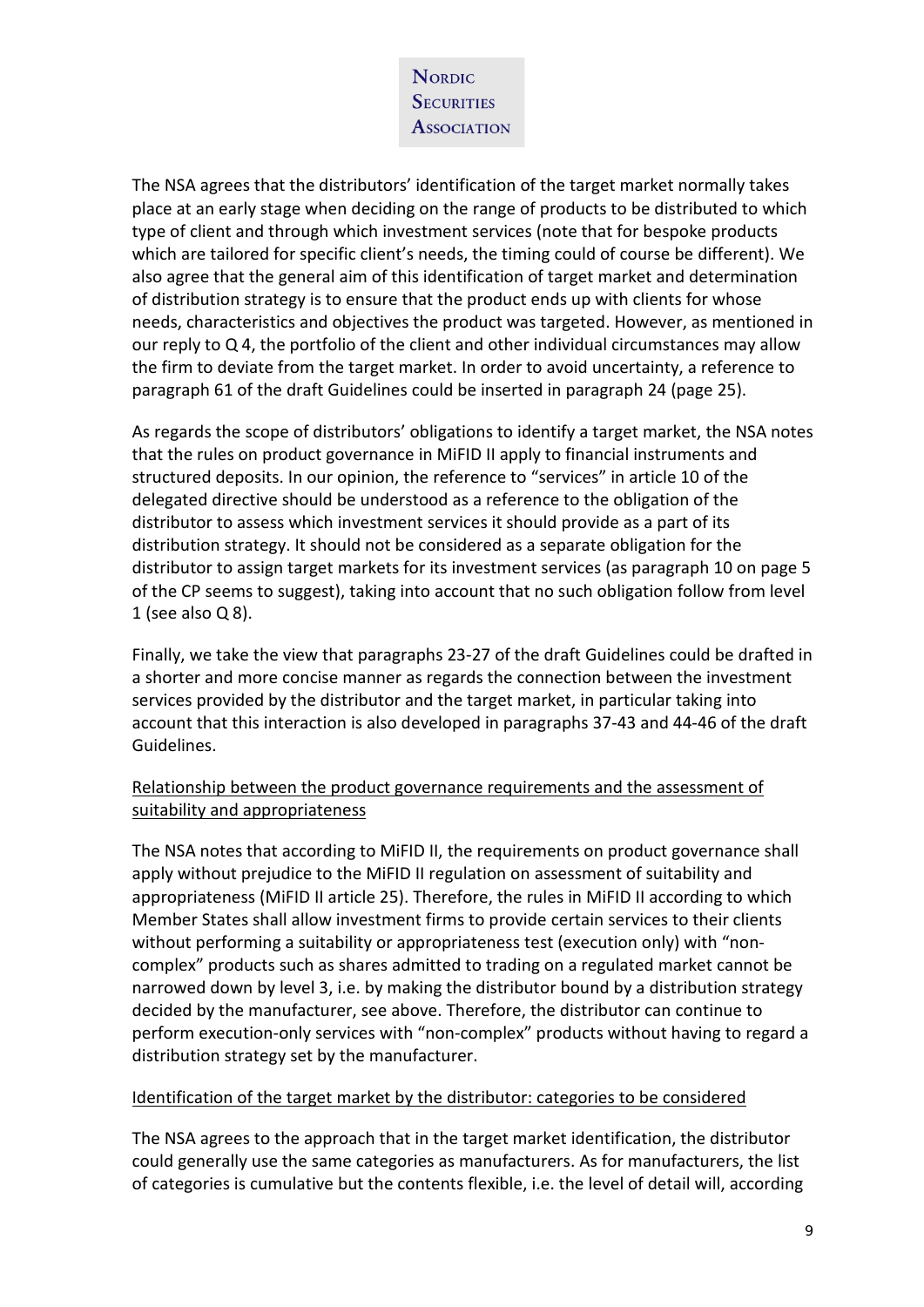

to the principle of proportionality, depend on the nature of the product and the investment services provided.

For instance, distributors should not be required to make a thorough target market assessment of products which can be deemed compatible with a mass retail target market (paragraph 41, page 29 of the CP).

The NSA also agrees with ESMA that the distributor should use as the starting point the target market information provided by the manufacturer. This information should be developed further into an "actual target" market, taking into account the distributors' detailed information on its own client base and its distribution strategy. We do however find the wording in the Guidelines somewhat contradictory as regards the possibilities to deviate from the target market identified by the manufacturer (cf. paragraphs 34 and 35 of the Guidelines, page 27). In our opinion, it must be possible for a distributor to deviate from the target market identified by the manufacturer. In fact, depending on the circumstances, the target market of the distributor should either be able to be more granular or wider than the target market identified by the manufacturer. The NSA proposes that this is principle is clearly stated in the Guidelines.

## Distributors' identification of target market – nature of the product (principle of proportionality)

We agree that the same principle of proportionality should apply for the distributor as for the manufacturer and refer to our response to Q 2. It should also be possible to make "bulk target markets" for types of products which have the same characteristics, e.g. shares which are admitted to trade on a regulated market or structured products with capital protection.

More examples should be added in Annex 4 to clarify how the principle of proportionality can be applied for non-complex or products such as UCITS and listed shares.

## Distributors' identification of target market – interaction with investment services (principle of proportionality).

As noted in previous parts in the response, although the type of investment services could be proposed by the manufacturer, it is always the distributor's final decision which services to provide to its clients.

We agree that the level of detail with which the distributor can identify target market will vary depending on the investment services in question. In fact, where the distributor provides investment services where it is not able to develop some of the target market categories e.g. due to lack of information on clients, it should be able to rely on the information provided by the manufacturer.

However, in practice the distributor would in many situations also need to take other factors into account when making its decision, such as additional information which the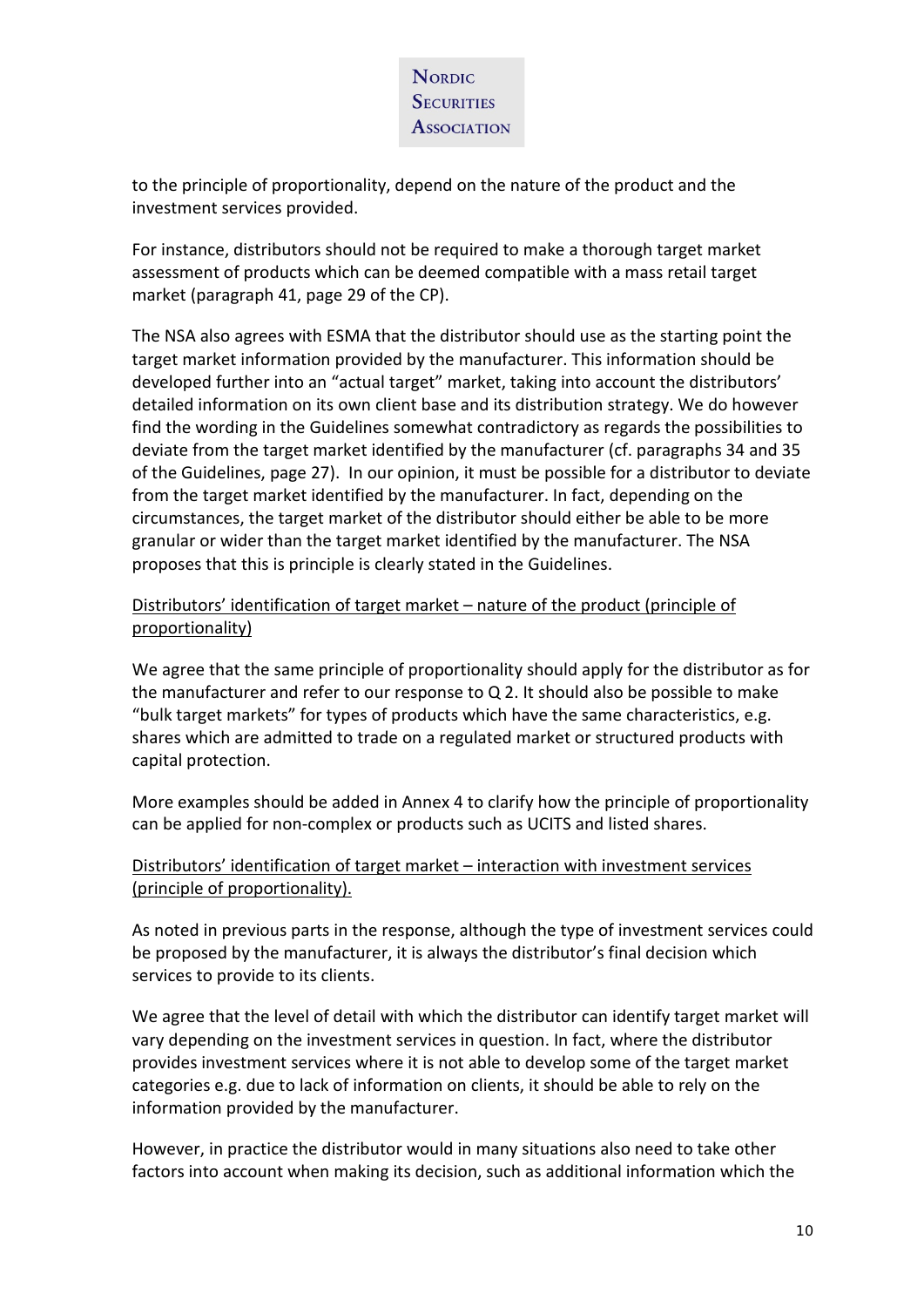

distributor has access to through other channels and/or how specific and detailed the manufacturer has been when describing its target market.

It should be clarified what is meant by "recommend and actively market" a financial instrument (paragraph 43 of the draft Guidelines, page 29), as opposed to providing execution only services (paragraph 41 of the draft Guidelines, page 29). We note that according to the draft Guidelines, this distinction will have a significant impact on the scope of the obligations of the investment firm e.g. whether to conduct a "more thorough assessment of the target market assessment". In our opinion, a firm that only provides clients with the possibility to purchase and sell financial instruments on the Internet does not necessarily mean that the firm "recommends and actively markets" these instruments. Moreover, because of the current trend of digitalisation and development of financial technology (fintech), there should not be any distinct references to distribution channels because it may block the emergence of any new channels.

Furthermore, it is not clear from the draft Guidelines how the distributor's obligation to identify a target market interacts with its review obligation when it comes to the principle of proportionality. In NSA's opinion the scope of the review process should correspond to the scope of the target market identification process. For example, if a firm distributes instruments based on appropriateness test and only has access to information on clients' knowledge and experience it is this category which the distributor should evaluate in its regular review (i.e. not the other categories which the distributor may not have any information on due to the choice of distribution channel). On the other hand, if the firm provides investment advice and has made a more thorough target market identification, the regular review should normally encompass more categories. The question is important from a practical perspective and it would therefore be most welcome if this principle could be confirmed in the final Guidelines.

### **Q4: Do you agree with the suggested approach on hedging and portfolio diversification aspects? If not, please explain what changes should be made and why.**

The NSA does not agree with the suggested approach. Considering that proper portfolio diversification is key to any client, independently of its characteristics or objectives, regulatory changes should promote it instead of inhibiting it. Diversification is a result of combining different risks, meaning that products with different characteristics and, a priori, with different target markets may be suitable when assessed within a portfolio approach. Therefore, deviations from the target market that result from a proper portfolio diversification should not be taken as exceptional but fundamental for investor protection (paragraph 61 of the draft Guidelines). In this sense, target market identification should not only consider the product when individually assessed but also when part of a broader investment portfolio.

Moreover, stating that sales outside of the target market should only be a limited occurrence opens the door for different supervisory approaches across Europe as it is a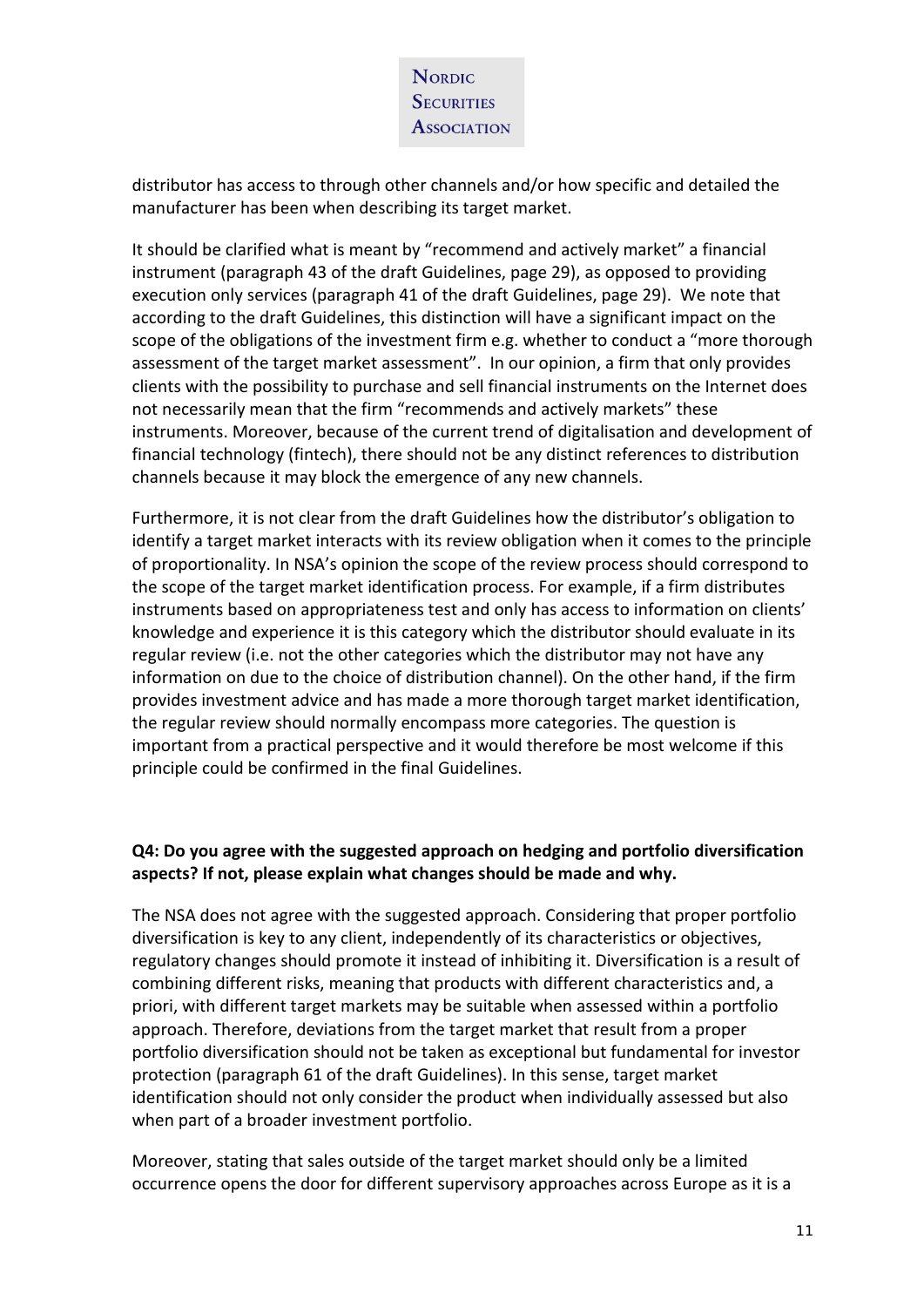highly subjective criterion. The focus should rather be on ensuring proper documentation of why a diversification has been made, and consequently why a sale outside of the positive target market has occurred. In NSA's view, the suitability report but also other documentation can be used for this purpose.

The NSA agrees with ESMA that there are situations where the same type of product could be used to meet different client's objectives or needs and therefore that it should be possible for the firm to identify from the beginning more than one target market of end-users (paragraph 34 page 11 of the DP). This is of particular importance for products with a risk profile that vary depending on the portfolio and investment horizon of the client.

The NSA also notes that while there is a discussion about hedging and portfolio diversification aspects in the preamble, we note that the topic is not mentioned in the proposed Guidelines. Since it is a vital part of distributors' operations, we would welcome references to hedging, portfolio diversification and client specific features in the actual Guidelines.

## **Q5: Do you believe further guidance is needed on how distributors should apply product governance requirements for products manufactured by entities falling outside the scope of MiFID II?**

The NSA believes that further guidance is needed in respect of secondary market transactions. In our opinion, it would not be reasonable if (all) the investment firms which at one point in time have been involved in an IPO would be considered as manufacturers for subsequent secondary market trading. Instead, the corporate issuer must be considered as a manufacturer, i.e. in many cases a non MiFID firm. In practice this means that the distributor will be required to assign a target market for the instrument based on the public information included in a prospectus or other publicly available information alternatively enter into an agreement with the issuer. (Article 10.2 third paragraph MiFID II delegated directive).

With reference to paragraph 51 and 52 on page 31 we also seek confirmation that a non-MiFID firm operating in compliance with the MiFID II product governance obligations should not have to enter into agreements with their distributors to govern the product governance obligations.

## **Q6: Do you agree with the proposed approach for the identification of the 'negative' target market?**

The NSA supports that investment firms, when appropriate, should identify a negative target market as ESMA notes in paragraph 58 in the Guidelines. It is however important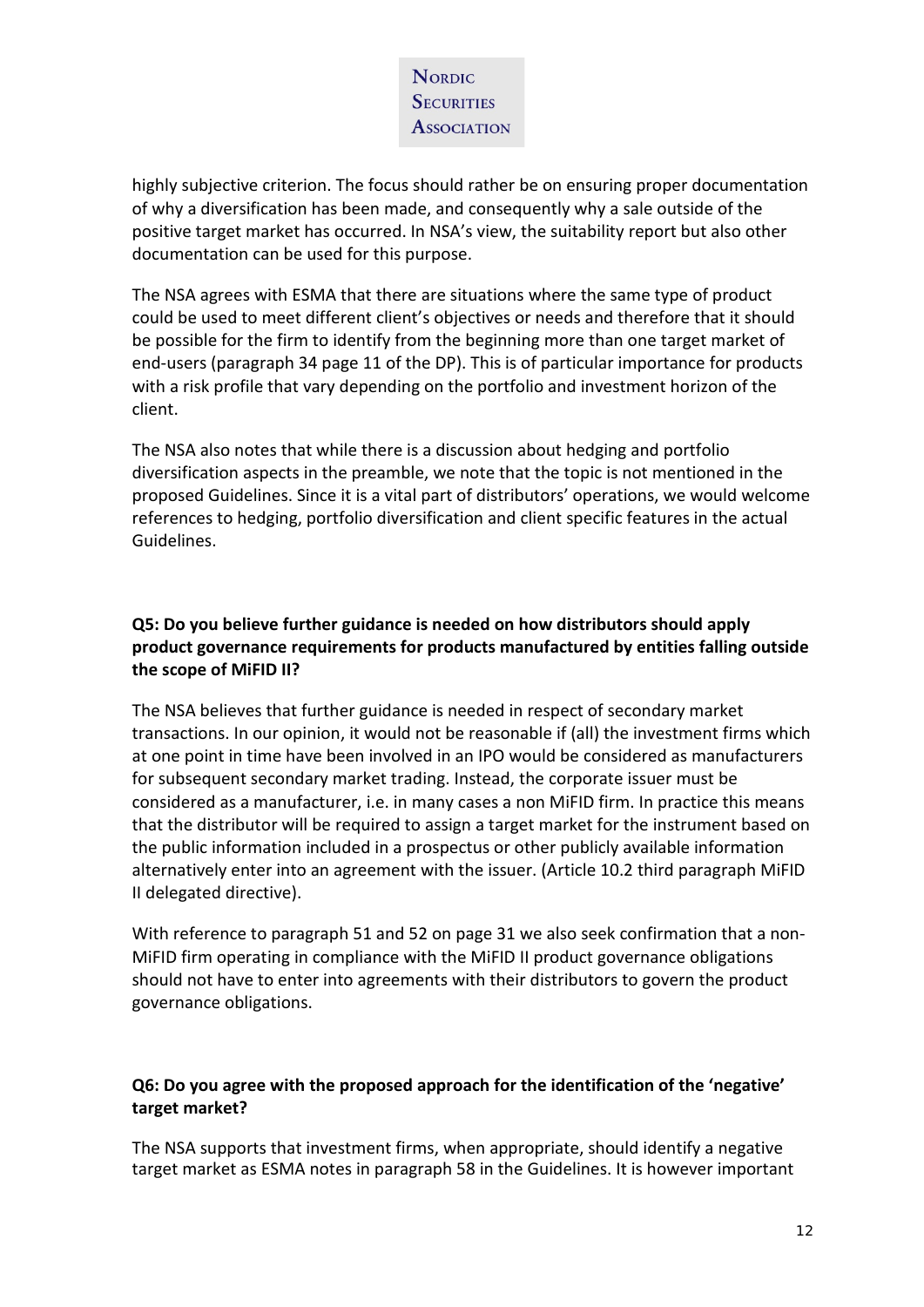that such an identification needs to be done only when such a negative target market is relevant. In cases where a product is not deemed incompatible with a specific group of client, e.g. mass market retail products, there can be no need to identify a negative target market. The negative target market should not be identified by simply taking the opposite characteristics of the target market but it should rather be an effort to identify those groups of clients that have incompatible needs, objectives and characteristics with the product.

In NSA's opinion, the concept of a "negative target market" is not clear and needs to be further clarified in ESMA's Guidelines. In our view, the level 2 text requires firms to "identify any groups of clients for whose needs, characteristics and objectives the product or service is not compatible". The obligation should be limited to the situations where a negative target market exists and can be followed up.

As mentioned previously in this response, diversification is also essential in order to provide adequate investor protection to clients. This means that a product where the investment objective speculation has been identified could very well be compatible for clients with a low risk profile when having the product as a part of a portfolio. Therefore the negative target market should be identified as a specific group of clients for which the product is incompatible if such a group exists. A too wide definition of the negative target market could have the unwanted effect as distributors are restricted from providing their clients with the product best suited for the clients' situation. A negative target market may therefore have an opposite impact on investor protection as intended.

If ESMA does not agree but considers that a negative target market should always be identified (and both by the manufacturer and the distributor), it should be clarified if this signifies that the negative target market should be considered as a seventh category?

Moreover, ESMA should provide further references in the Guidelines on how a negative target market should be identified for products which are aimed for the "mass retail market" and how firms providing execution only services or execution with appropriateness test should know if a product is sold outside or within the negative target market. Illustrative examples should be added in Annex 4.

To NSA's understanding, ESMA's thinking is that the target market process will lead to the identification of the positive target market, the negative target market and the area between the positive and negative target market. As discussed in our comments regarding Q4 the focus should be on the possibilities to sell products in the area between the positive target market and the negative target market due to diversification and the way that investment advisory processes are carried out. In this context, and due to the process of diversification, it is important to keep in mind that a distributor may occasionally be in a situation where it would make sense to include in the client's portfolio a minor holding in a product that, seen in isolation, would be within the negative target market. In these rare occasions of a sale within the negative target market, the distributor should of course document it and include it in the information to be provided to the manufacturer.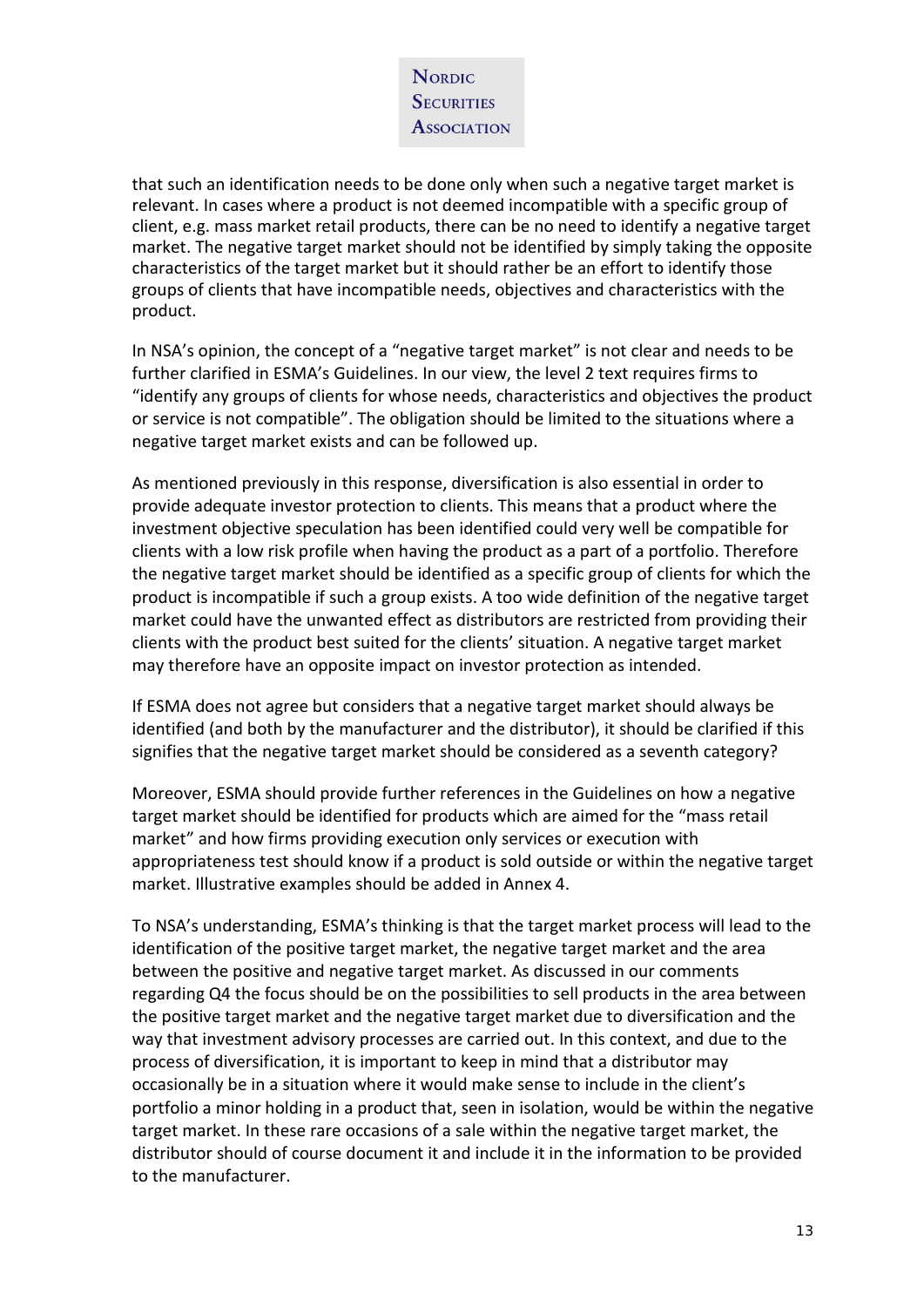The NSA finds the phrase in the consultation paper paragraph 61 on page 33 "…to occur not on a regular basis" too strict because in practice there will be situations where the product is sold outside the positive target market. In a case of portfolio management, this should be allowed to happen and "not on a regular basis" does not fit in that scenario (see also Q4). Also if a client wants to purchase a non-complex product without appropriateness test (execution-only), the distributor should be able to sell it to them - if so, this should be clarified. Moreover, in order to avoid legal concerns regarding liability, it should be clarified that a distributor can advise a client to invest in a certain product even if that client is outside the assigned target market, provided that the product is suitable (i.e. following a suitability test).

#### **Q7: Do you agree with this treatment of professional clients and eligible counterparties in the wholesale market?**

In our opinion the Guidelines should not apply to professional clients and eligible counterparties. Alternatively, an investment by a professional client or an eligible counterparty should always be deemed to be within the target market. First, according to the MIFID II directive a professional client "is a client who possesses the experience, knowledge and expertise to make its own investment decisions and properly assess the risks that it incurs". Consequently, such a client has the necessary capability to understand and evaluate all six categories of the target market. Second, a professional client is either an institutional investor (such as a financial institution operating under specific permits, e.g. investment firms, credit institutions and insurance companies), large corporation that meets certain quantitative criteria set out in the MIFID II or national or supranational authorities such as central banks, offices managing national debts, ECB, EMF, the World bank, etc). The idea that an investment firm needs to protect these clients from making the investment decisions they deem necessary to meet their business needs or their public or governmental requirements seems to be ill conceived. Third, it cannot be in line with the intention and purpose of the MIFID II to hinder professional clients such as financial institutions to operate within their specific business authorizations, large corporates who operate within the confines of their commercial activities or national or supranational authorities to conduct their public duties. This reasoning applies even more so for clients classified as eligible counterparties.

These arguments apply equally to clients who have requested to be treated as professional clients given the very high qualitative and quantitative requirements set to be eligible for treatment as a professional client.<sup>[1](#page-13-0)</sup> This conclusion is even more apparent given the fact that (i) the client must specifically state in which product or service he

i,

<span id="page-13-0"></span> $<sup>1</sup>$  In the course of that assessment, as a minimum, two of the following criteria shall be satisfied:</sup>

<sup>—</sup> the client has carried out transactions, in significant size, on the relevant market at an average frequency of 10 per quarter over the previous four quarters,

<sup>—</sup> the size of the client's financial instrument portfolio, defined as including cash deposits and financial instruments exceeds EUR 500 000,

<sup>—</sup> the client works or has worked in the financial sector for at least one year in a professional position, which requires knowledge of the transactions or services envisaged.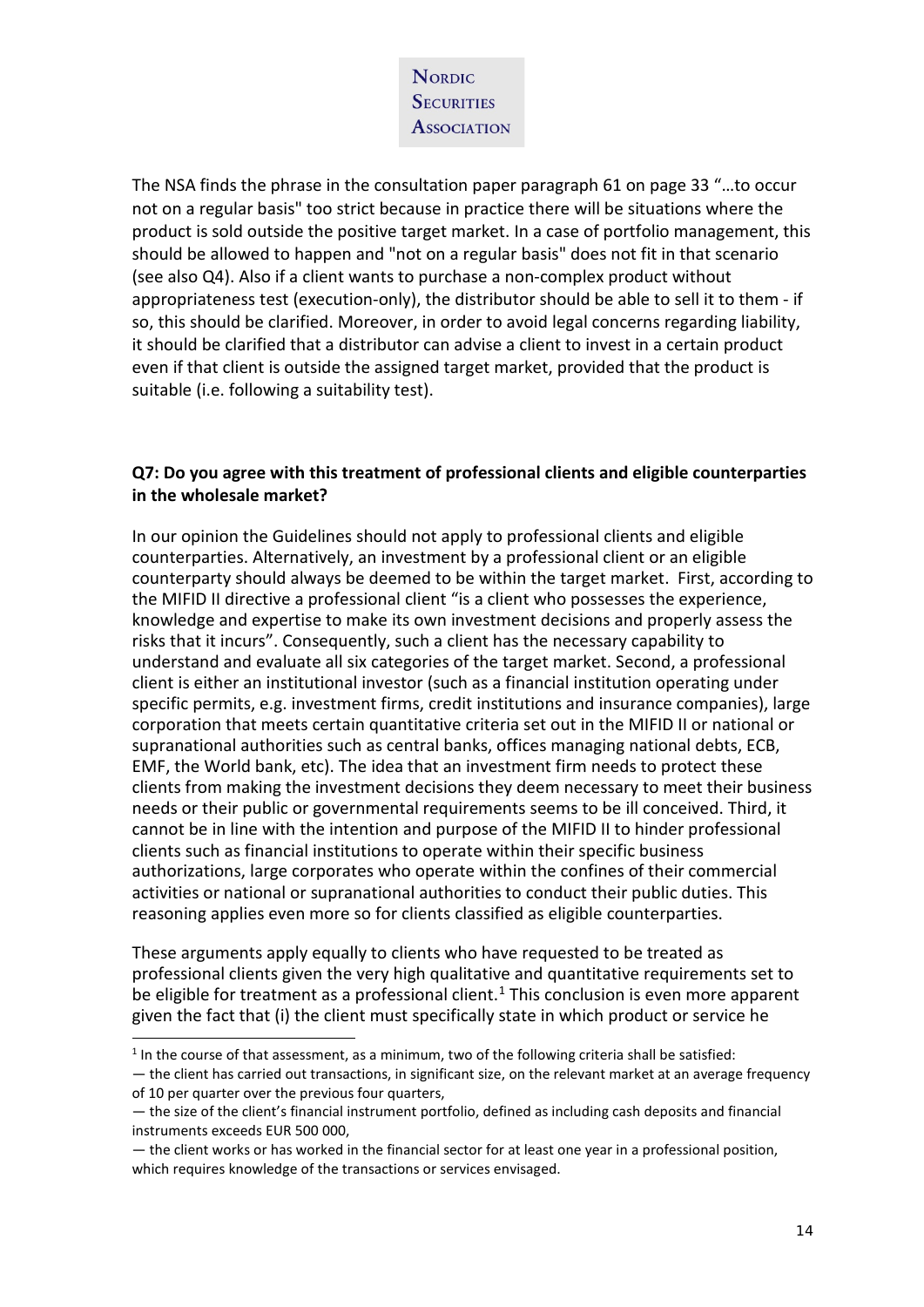wishes to be classified as professional, (ii) the investment firm must give a clear warning of the protection and investor compensation rights he may lose, and (iii) the client must state in a separate document that he is aware of the consequence of losing such protection.

In case ESMA does not agree to the above proposals (i.e. to either exclude professional clients and eligible counterparties or to consider that an investment by a professional client or an eligible counterparty should always be deemed to be within the target market), it is important to consider the following: According to MiFID II level 2, when providing an investment service, an investment firm can assume that a professional client has the necessary knowledge and experience in order to understand the risks involved in the transaction or in the management of his portfolio (article 54 (3) and article 56 (1) of the delegated regulation MiFID II). In paragraph 72 of the Guidelines, ESMA writes about a distinction made in MiFID in assumed knowledge and experience between per se and elective professional clients. The NSA notes that such distinction is made in regard to the classification of clients. So in regards to certain customers an investment firm cannot presume knowledge and experience but should instead conduct an assessment of the clients' expertise, experience and knowledge. However when conducting both the appropriateness test and the knowledge and experience portion of the suitability test an investment firm can assume that a professional client has the necessary knowledge and experience for which the client is classified as a professional client. Since such assumptions are allowed whilst conducting appropriateness or suitability tests the NSA questions the value of any such distinctions when identifying a target market. An investment firm should instead be allowed to assume that a professional client, in regards to the target market, has the necessary knowledge and experience in relation to the products for which the client is classified as professional.

#### **Q8: Do you have any further comment or input on the draft guidelines?**

#### No target market concept for investment services

The NSA notes that the rules on product governance in MiFID II apply to financial instruments and structured deposits. However, on level 2 (Article 10.1 MiFID II delegated directive) and also in the draft Guidelines, it appears as if the obligations for distributors have been extended to investment services, i.e. not only products (paragraph 10 page 5 of the CP). The NSA questions if this interpretation is in line with the level 1 text. Moreover, in some parts of the draft Guidelines, the term "services" is used, which creates additional uncertainty as to the scope. In our opinion, the reference to "services" in art 10 of the MiFID II delegated directive should be understood as a reference to the obligation of the distributor to take into account which investment services it should provide as a part of its distribution strategy. It should not create a separate obligation for the distributor to assign target markets for its investment services, as paragraph 10 page 5 of the CP seems to suggest. We also note that ESMA in its technical advice explained that the term "investment service" related to the assessment that firms should do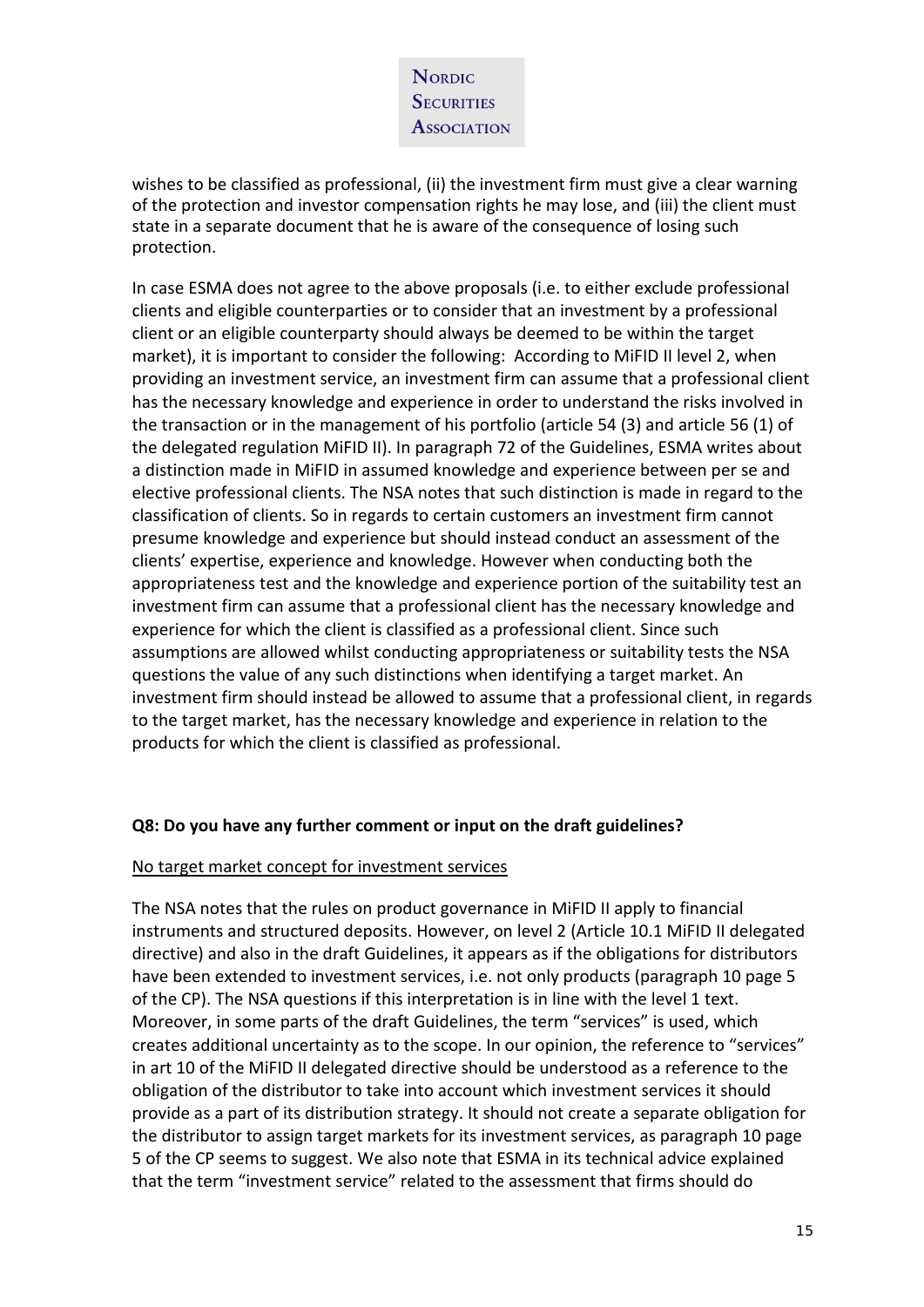

regarding their distribution channels. It does not say that it is a requirement to identify a target market also for investment services (page 53, paragraph 10).

#### Target market for discretionary portfolio management

In relation to product governance rules and the target market required by investment firms we would like the ESMA Guidelines to take into account the peculiarities of portfolio management. On the contrary to what is the case for self-services and advisory, the overarching purpose with portfolio management is to deliver a management in line with the client's objectives and goals as defined in the contractual mandate between the client and the investment firm. The match between product, target market and individual client is therefore served through matching the client with the right mandate of portfolio management.

### Co-manufacturers

With regard to the identification of the target market by the distributor, we think that the Guidelines do not sufficiently consider the case where two or more firms cooperate in manufacturing a financial product – thus being considered as "co-manufacturers". This case, instead, is considered under article 9 of Commission Delegated Directive of 07/04/2016 and also in EIOPA's consultation on product governance requirements under IDD. According to the definition provided in article 9, "manufacturing", can include both the activities of "issuance" and "design". However, it is common practice in the market that such activities are performed by different market participants who co-manufacture the product.

#### Exchange of information between distributors and manufacturers

With reference to the consultation paper paragraphs  $47 - 50$  on page 30, the information sharing between distributors and manufacturers and the periodical review process are still issues where we seek further guidance. This concerns for example the notion of the interpretation of the "proportionate basis" which manufacturers should use when collecting information for their review, whether in-active products should form part of the review process etc.

Given the huge amount of distributors and manufacturers within Europe we believe that a set of standard points of information is needed regarding the six categories. Otherwise we will run the risk of a very fragmented approach across Europe with divergent processes and quality. We underline that these standard points could be developed to help data transfers between the manufacturer and the distributor. Such a standard set should take its outset in the services provided by the distributor and the client type targeted and could include e.g. the following data elements from distributors to manufacturers:

- Distribution chain and channels
- Sales information by distributor, sales strategy and client type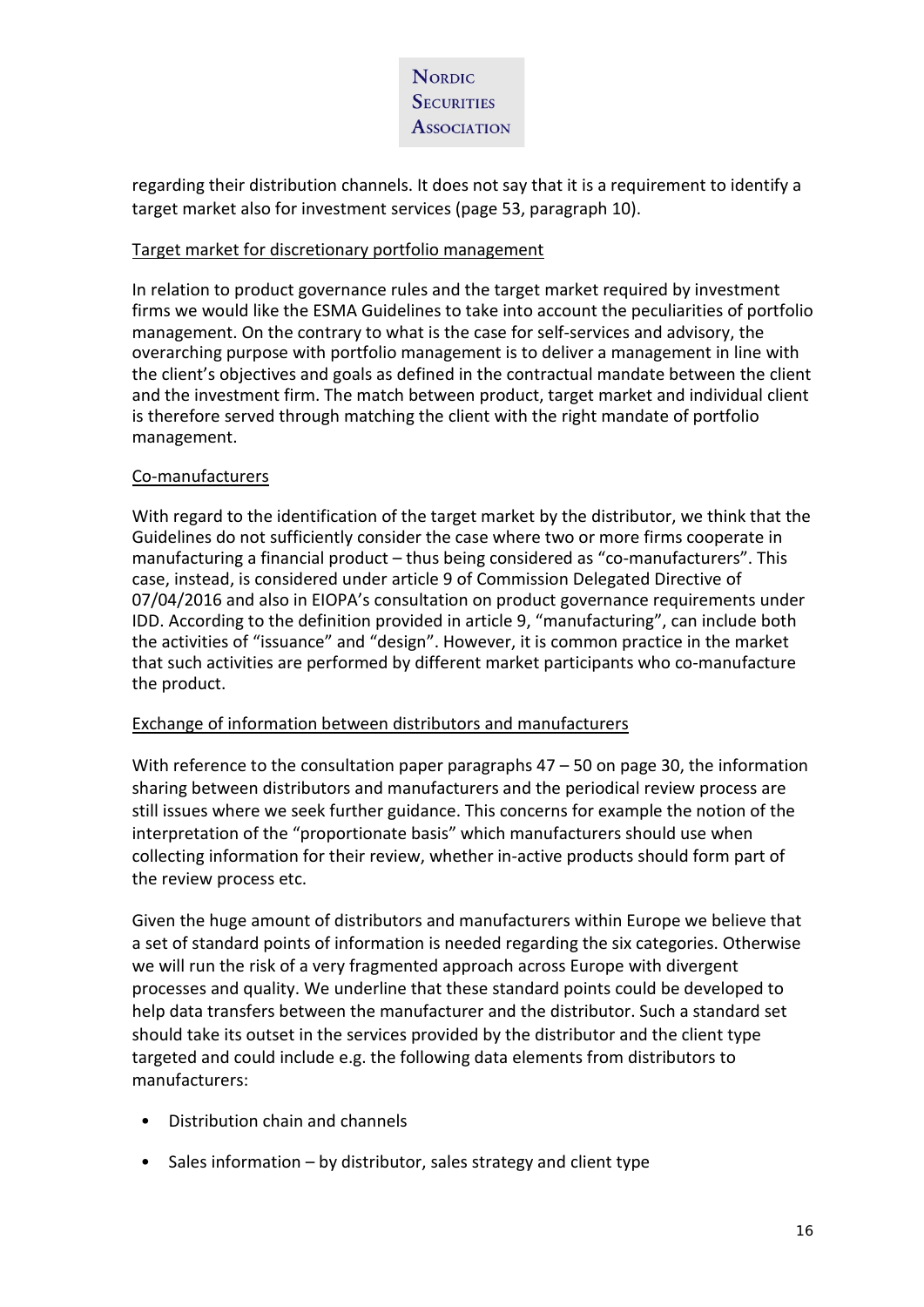- Total sales
- Sales outside the target market
- Sales within the negative target market
- Assets Under Administration by distributor and client type

We are also seeking further clarification as to what information on the product approval process a manufacturer would need to make available to distributors.

#### Regular review to assess whether products and services are reaching the target market

It needs to be clarified in the draft Guidelines how the review obligation interacts with the obligation to identify a target market and the principle of proportionality. In particular it should be stated that where a distributor has made a more restricted target market assessment and only taken a limited number of categories into account, the review process should have the same scope. For example, if a firm distributes instruments based on appropriateness test and only has access to information on clients' knowledge and experience it is this category which the distributor should evaluate in its regular review (i.e. not the other criteria which the distributor may not have any information on due to the choice of distribution channel). On the other hand, if the firm provides investment advice and have made a more thorough target market identification, the regular review should normally encompass more categories.

Moreover, the requirement to report deviations from the target market to the manufacturer should only apply to reoccurring or systematic deviations. The ability of a distributor to provide the manufacturer with information on deviations will depend on the investment services provided. For instance, the requirement does not seem welladapted to the situation where execution only services are provided. How is an investment firm to know whether a client falls within the target market or not? The same problem occurs where a client refuses to provide information on knowledge and experience and decides to invest anyway (i.e. despite warning)?

#### Treatment of existing products

As regards the treatment of existing products, the NSA understands that the distributor should assign its own target market which will apply until the product has been under review by the manufacturer. The NSA wonders what will apply in a situation where the manufacturer following such review would decide on a target market and/or propose distribution channels that significantly differ from the one applied by the distributor (e.g. a negative target market that excludes the group of clients to which the distributor has sold the product). How is the distributor to act in such situation e.g. in relation to existing clients which have invested in the product based on the distributor's own target market assessment?